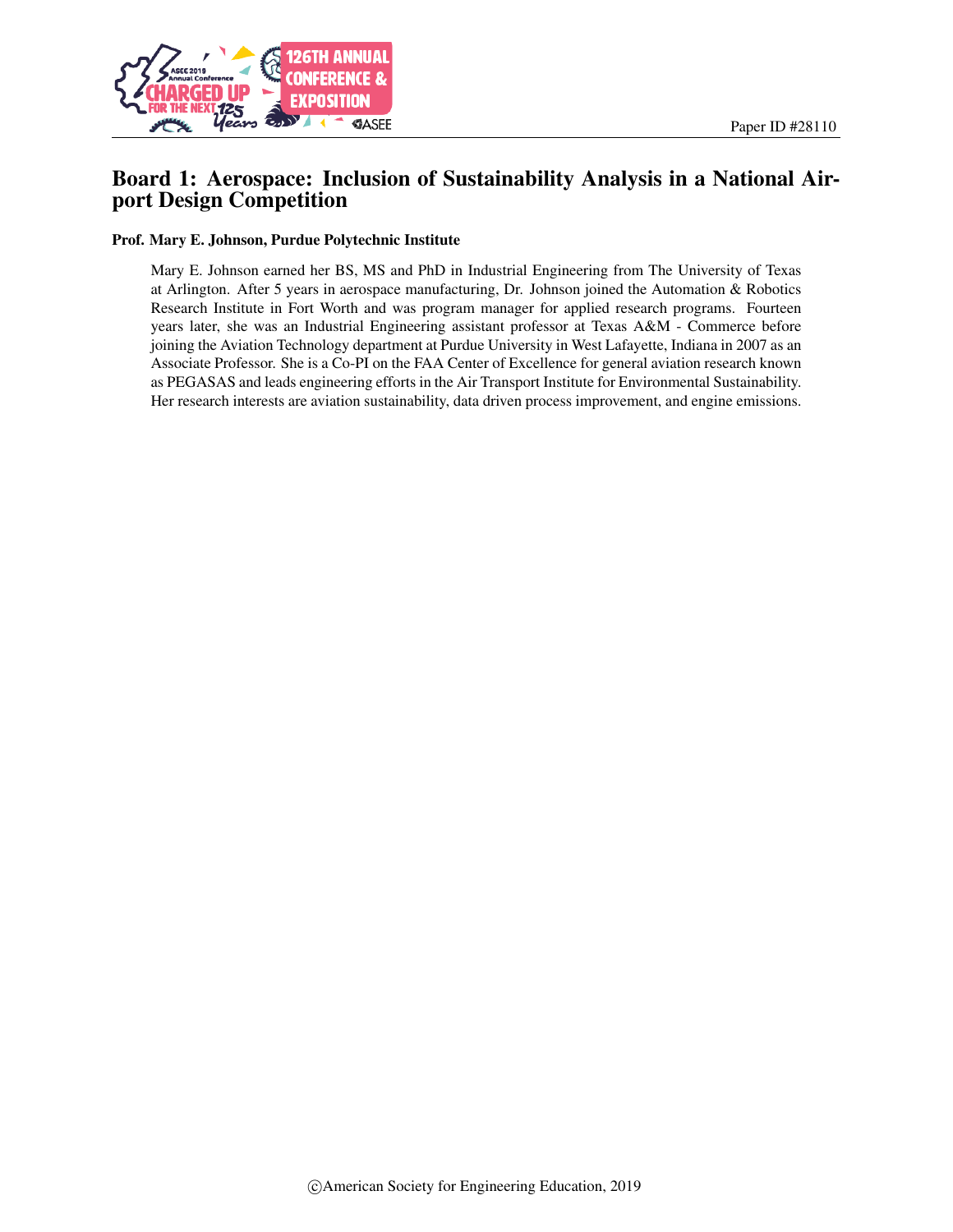

# Inclusion of Sustainability Analysis in a National Airport Design Competition

#### Prof. Mary E. Johnson Ph.D., Purdue Polytechnic Institute

Mary E. Johnson earned her BS, MS and PhD in Industrial Engineering from The University of Texas at Arlington. After 5 years in aerospace manufacturing, Dr. Johnson joined the Automation & Robotics Research Institute in Fort Worth and was program manager for applied research programs. Fourteen years later, she was an Industrial Engineering assistant professor at Texas A&M - Commerce before joining the School of Aviation & Transportation Technology at Purdue University in West Lafayette, Indiana in 2007 as an Associate Professor. She is a Co-PI on the FAA Center of Excellence for general aviation research known as PEGASAS and leads engineering efforts in the Air Transport Institute for Environmental Sustainability. Her research interests are aviation sustainability, data driven process improvement, and engine emissions.

#### Mr. Yue Gu, Purdue University

Yue Gu has a M.S. in Aviation Management at Purdue University and a B.S. in Aviation Management from Louisiana Tech University. He is a Ph.D. candidate and research assistant at Purdue University. His research areas are general aviation safety and airport sustainability, primarily focuses on airport operational sustainability. He received the Ross Fellowship from Purdue University. He also had an internship at Monroe Regional Airport in Monroe, LA.

#### Ms. Lorraine E. Holtaway, Purdue Polytechnic Institute

Lorraine E. Holtaway is a Ph.D. student in the School of Aviation and Transportation Technology at Purdue University.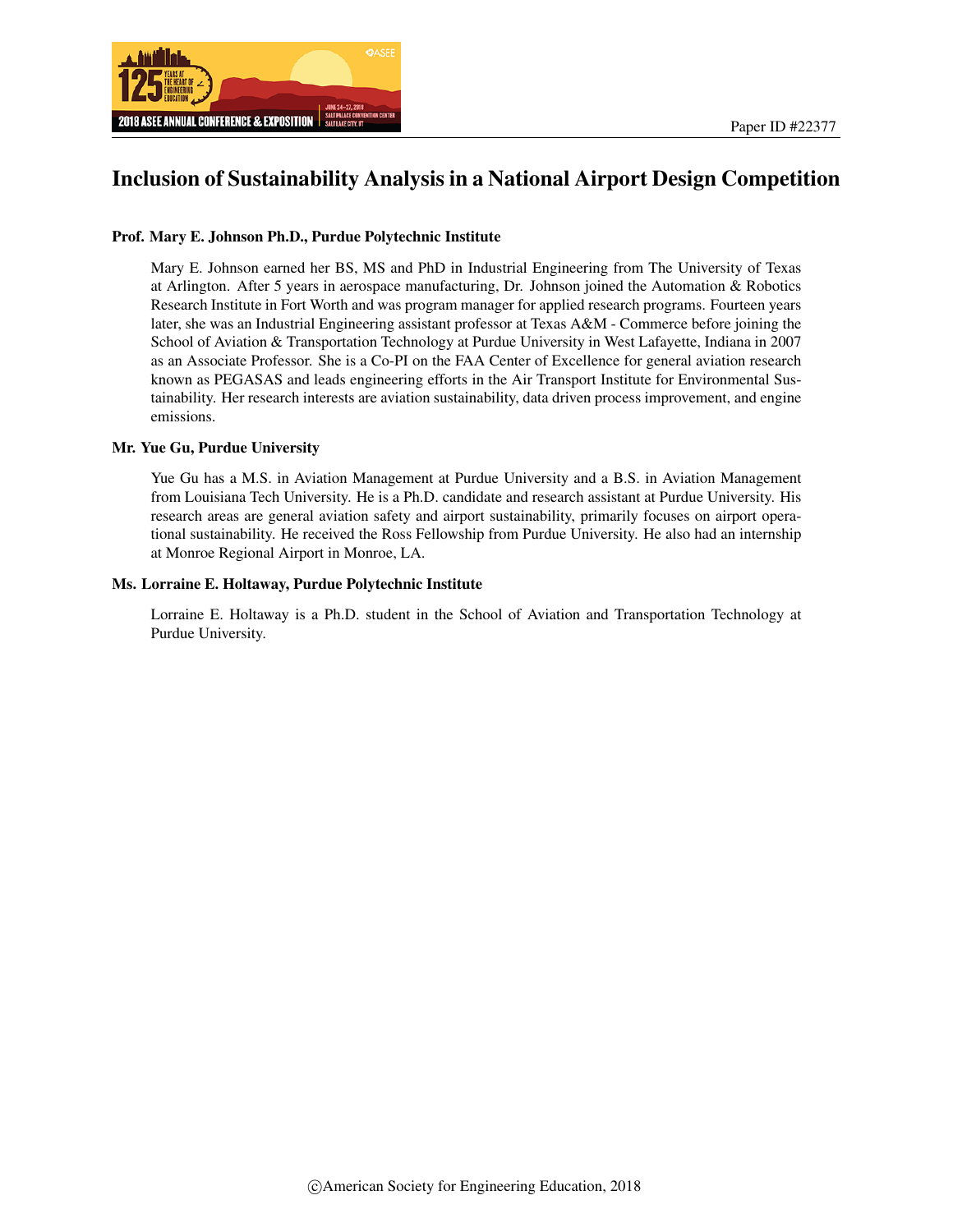# **Inclusion of Sustainability Analysis in a National Airport Design Competition**

#### Abstract

Airports are including sustainability in their long-range planning and yearly reports. Environmental concerns have long been a part of air transportation planning, airports are also including social, economic, and sometimes operational concerns in their sustainability planning. In the United States of America (US), the Airport Cooperative Research Program (ACRP), a program of the Transportation Research Board (TRB) of the National Academies of Sciences, Engineering, and Medicine (NASEM), sponsors an airport design competition for universitylevel students each year funded by the Federal Aviation Administration. Students at U.S. colleges and universities compete by submitting design proposals to solve challenges facing airports, either as part of a course or as an independent project with faculty sponsors. In this paper, the first place design packages from 2007 to 2017 are examined for the inclusion of sustainability, and the departments of the faculty advisors. The data show that the trend has increased over these years. The educational value expressed by the winning teams and advisors was also explored. The educational value findings may encourage instructors to include the competition or sustainability in future design courses.

### Introduction

Airports nationwide and globally are including sustainability in their long-range planning and yearly metrics. While there are environmental concerns, airports are also including social, economic, and sometimes operational concerns in their sustainability planning. The Federal Aviation Administration (FAA) and Sustainable Aviation Guidance Alliance (SAGA) are two organizations that include economic, operational, environmental, and social aspects in airport sustainability models. Technology, business, and engineering academic programs are including sustainability in their course offerings. Technology, business, and engineering professionals are seeking to apply the principles of sustainability to their respective areas of expertise. In the United States of America (US), the Airport Cooperative Research Program (ACRP), a program of the Transportation Research Board (TRB) of the National Academies of Sciences, Engineering, and Medicine (NASEM), sponsors an annual national airport design competition for university-level students using funding from the FAA. Students at U.S. colleges and universities prepare 40-page design packages that propose innovative designs to solve challenges facing airports, either as part of a course or as an independent project with faculty sponsors.

The online archive of winning design proposals includes first, second, and third place winners in each of the four challenges areas. In 2017, these four challenges were: (1) airport environmental interactions, (2) runway safety/runway incursions/runway excursions, (3) airport operations and maintenance, and (4) airport management and planning. The competition requires a full design package with a cost/benefit analysis and a risk analysis, but a sustainability analysis is not required. In 2017, three of the four first place teams included sustainability in their proposed designs. Past winning teams were comprised of students in a variety of disciplines such as civil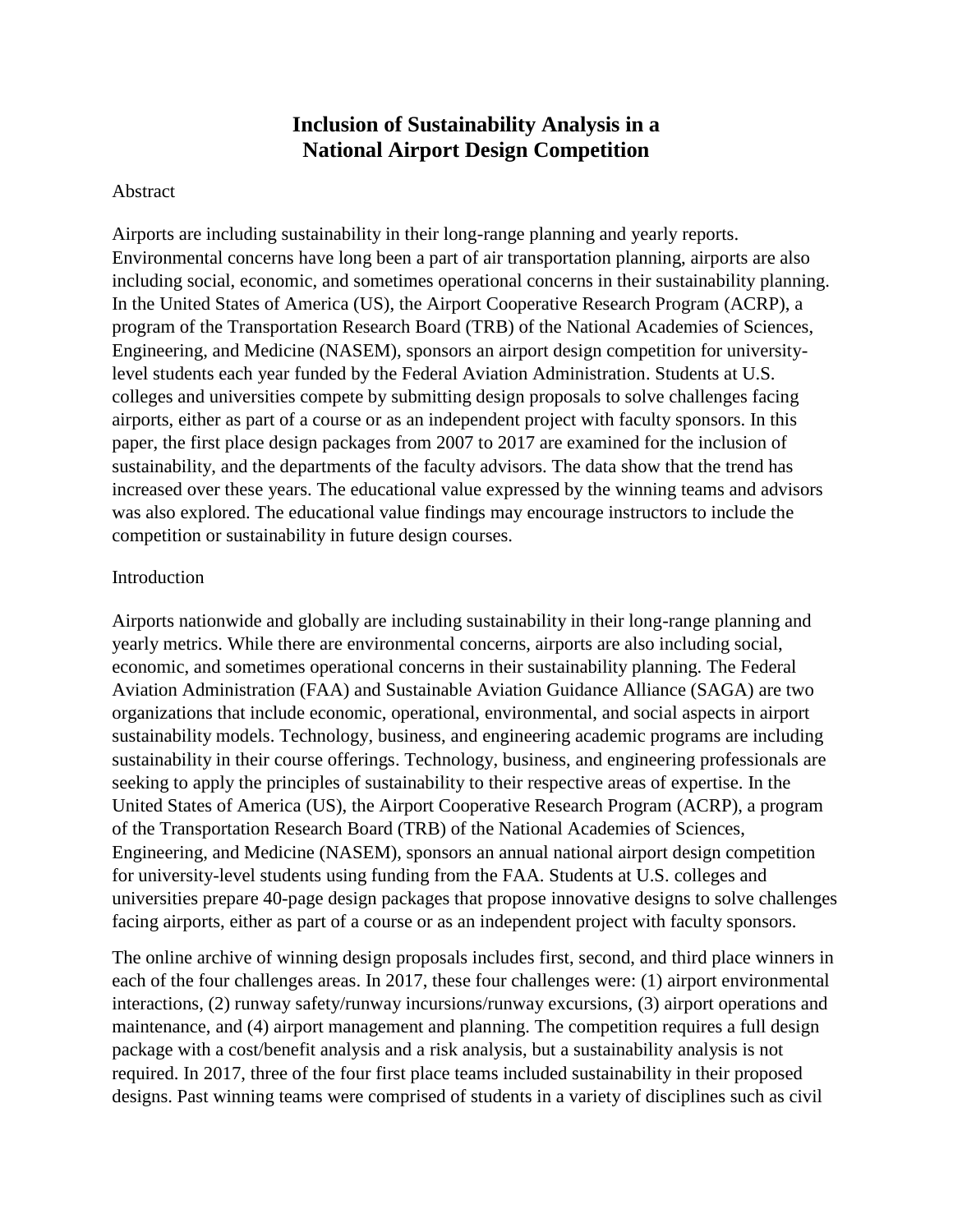engineering, mechanical engineering, industrial engineering, computer science, human factors, psychology, and aviation technology. In this paper, the inclusion of sustainability in the first place design packages from 2007 to 2017 is examined.

This paper explores the topics of previous winning design packages, the departments of the faculty advisors, and the inclusion of sustainability. Insights from students and faculty of winning teams are highlighted. Statistics are used to analyze trends. The trends in the winning team proposals may reflect the level of importance of sustainability in industry and may support the need for explicitly including sustainability in courses in engineering and technology. The level and type of sustainability analyses may inform future competition teams and may be used by instructors as a tangible way to include sustainability in their engineering and technology courses.

### Sustainability

Sustainability is a term that has more than one meaning. According to the US Environmental Protection Agency [1], sustainability is based on the principle that "Everything that we need for our survival and well-being depends, either directly or indirectly, on our natural environment. To pursue sustainability is to create and maintain the conditions under which humans and nature can exist in productive harmony to support present and future generations". In the European Union, the concept of 'green growth' is one that "…entails developing integrated policies that promote a sustainable environmental framework" [2]. The term sustainable is also used in non-academic areas. For instance, among other items in grocery stores, consumers may be familiar with canned tuna with labels that claim 'sustainably caught' [3] or coffee with labels claiming to be 'certified sustainable coffee' [4]. The authors of this paper focus on the United Nations' meaning of sustainable development as the basis of discussion. In the 300-page Brundtland Commission Report *Our Common Future*, sustainable development is introduced development that will "meet the needs of the present without compromising the ability of future generations to meet their own needs" [5]. In 2015, countries adopted a 2030 sustainable development agenda as a "plan of action for people, plant and prosperity" [6]. The United Nations has developed 17 sustainable development goals that are intended to "transform our world" [7]. The term *Triple Bottom Line* refers to sustainability in terms economic, environmental, and social aspects [8].

## Airport Sustainability

As a part of the US Department of Transportation, the "Federal Aviation Administration (FAA) oversees the safety of civil aviation" and is responsible for certifying airports serving air carriers, among other responsibilities [9]. The FAA Airport Sustainability web page has four areas impacting sustainable airport development: environment, economy, operations and community [10]. While the FAA has noise and exhaust emissions programs, Sustainability Master Plans and Airport Sustainability Plans are specific to individual airports' long-range plans [10]. The Triple Bottom Line has long been expanded to include operational sustainability for air transportation [11]. The SAGA website presents answers to questions starting with "What is Sustainability?" The answer presented by SAGA explains that "The airport industry, in particular, has adopted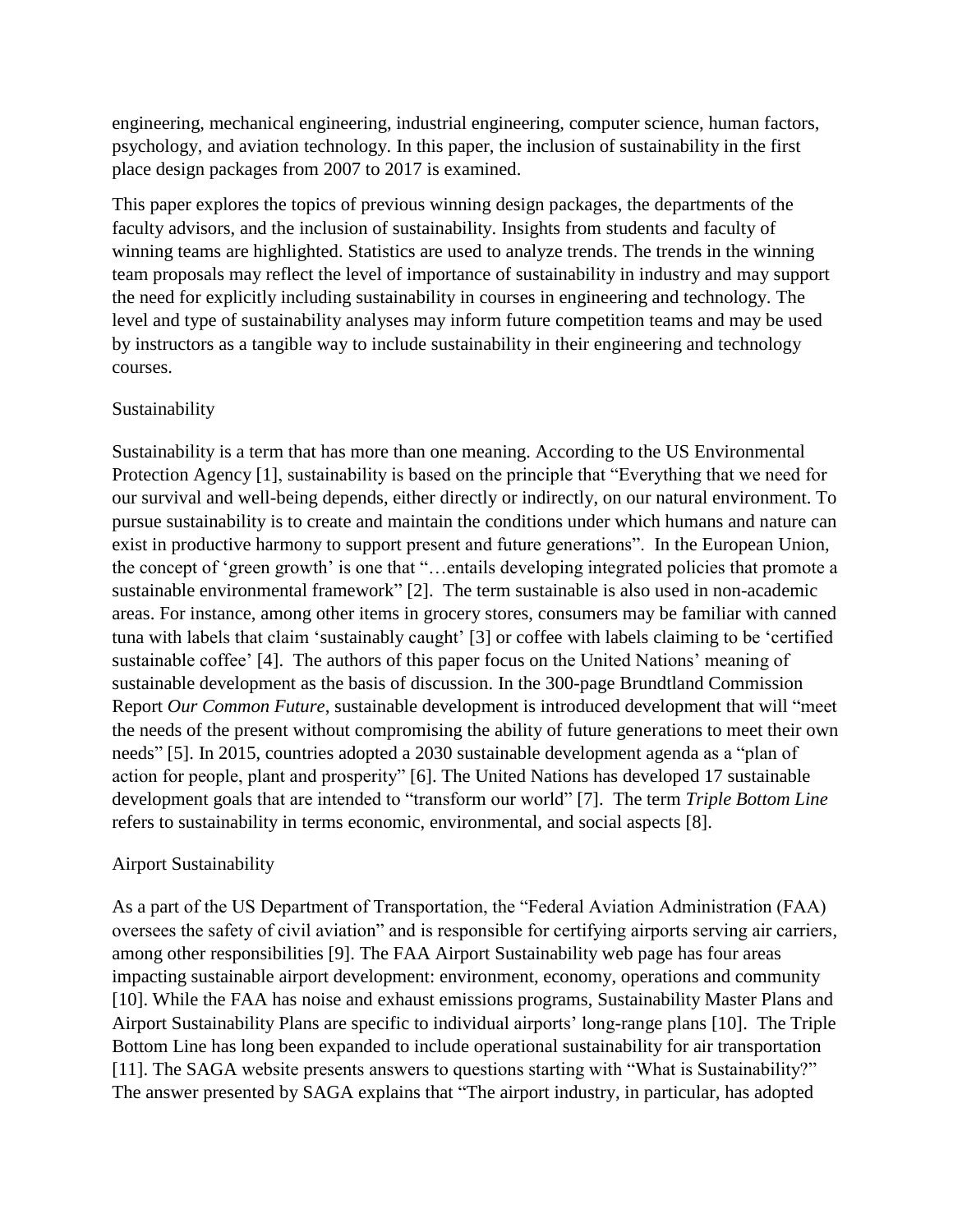the "EONS" approach to sustainability (economic vitality, operational efficiency, natural resources, social responsibility), which expands the concept of the Triple Bottom Line by emphasizing operational efficiency" [12].

## Airport Design Competition

This paper focuses on university-level airport design competitions that invite student teams to study problems and present solutions. For this paper, the "ACRP University Design Competition for Addressing Airport Needs" was selected for two reasons: (1) The winning design packages are available on line for free, and (2) The competition websites have winning 11 years of design packages (2007-2017).

The competition website contains guidelines, winning packages, evaluation criteria, submission files, and resources [13]. The competition was formerly known as the "FAA Design Competition for Universities" until August 2014 [14]. As quoted from the competition website [13],

The Competition is managed for the ACRP by the [Virginia Space Grant](http://vsgc.odu.edu/)  [Consortium](http://vsgc.odu.edu/) of Hampton, Va. This Competition challenges individuals and teams of undergraduate and/or graduate students working with faculty advisors at U.S. colleges and universities to consider innovative approaches related to airport issues. Students can win cash prizes for their winning innovative design solutions. First place winners present their work at a national award ceremony. Full details are provided in the competition guidelines.

The evaluation criteria on the website are organized by section of the report and contain scores within each category to aid the team in conducting their own evaluations prior to submittal, and also serve as the scoring sheets for use by the competition judges. The evaluation criteria do not contain the terms "sustain," "sustainable," "sustainability," or "environment." However, Airport Environmental Interactions is one of the four challenge areas and has a newly suggested project title containing the term "sustainability," and the Airport Operation and Maintenance challenge area has a newly suggested project title containing the term "sustainability" [13]. According to the Design Guidelines, the FAA funds the ACRP to conduct this competition [13].

## Methodology

This section discussed the data sources, information selected, procedure of data selections, and analyses conducted in this study.

### *Data sources*

Records published for winning designs between 2007 and 2017 are available online for the ACRP University Design Competition, formerly known as the FAA University Design Competition. Students from US universities were invited to address the airport issues in four technical challenges: (1) Airport Environmental Interactions, (2) Runway Safety/Runway Incursions/Runway Excursions, (3) Airport Operations and Maintenance, and (3) Airport Management and Planning. The archive of winning design proposals includes first, second, and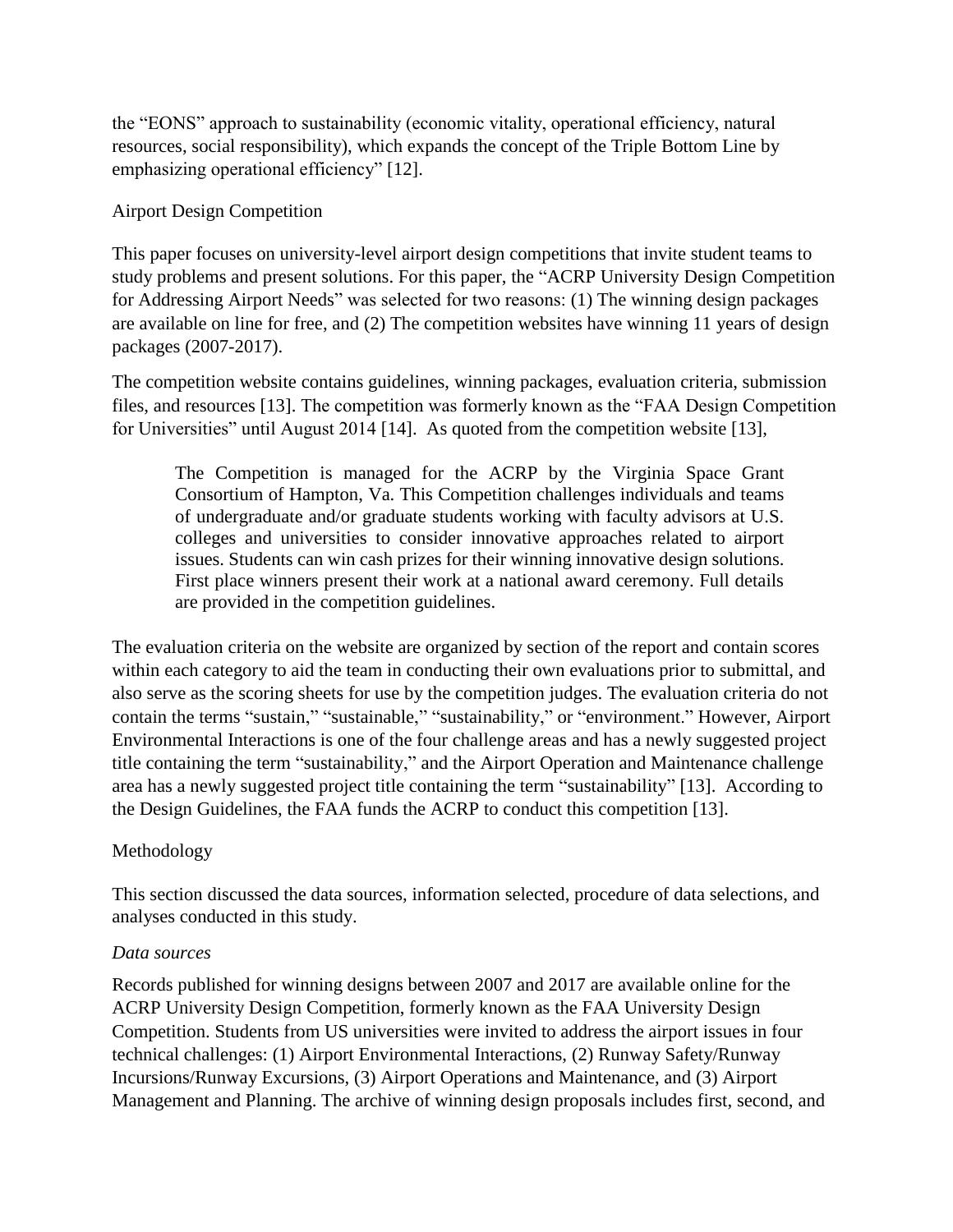third place winners in the four challenges areas. The winning papers were posted on the official website of ACRP University Design Competition and the link to competition winners.

Data were derived from these online archives of winning design proposals and the information provided by the official website [13], [14]. The address of the webpage for the previous ACRP competition winners is *http://vsgc.odu.edu/ACRPDesignCompetition/Competition\_Winners.html*. In this study, the focus in on the information provided by the first place winners.

Over the eleven-year time span of 2007-2017, there were 42 first place winners. In 2007 and 2008, there were only three challenge categories. The fourth category, Airport Management and Planning, was added in 2009. Moreover, while there were three challenge categories had first place winners in 2014, five teams won the first place in 2015, when Airport Operation and Maintenance challenge had two first place winners.

## *Procedure*

To conduct the study, the research team collected seven types of information about the first place winning teams and their proposals. The types of information included project title, year, academic discipline, departments, University, sustainability approach, and educational experience evaluation. Most types of the information could be directly retrieved from the winning proposals and the webpage. To determine the types of inclusion of sustainability and the reason for participation required reading sections of the design proposals.

The research team divided the inclusion of sustainability. If a winning proposal did not mention sustainability or sustainability concepts, then this proposal would be marked with 0; else the proposals would be marked with 1. The researchers identified which sustainability approach(es) were used, if any. Commonly used sustainability concepts in the aviation industry include environmental concerns, Triple Bottom Line, and EONS.

To participate in the ACRP competition, every team has to submit an evaluation of educational experience as an appendix in the proposal. Both students and faculty are asked to answer the evaluation questions that are provided on the competition website and discuss the experience of the competition. In this section, the insights from students and their faculty could be explored.

## *Analysis*

The data started with a summary on the departments, universities, and disciplines of the winning teams. The number of winning proposals and those that mentioned sustainability were counted by discipline categories, challenge categories, and years. The sustainability approach mentioned in the proposal was identified if applicable. According to the findings, the trend for inclusion of sustainability was investigated. The authors also explored the insights from the students and faculty advisors of winning teams. Finally, the inclusion of the ACRP competition in academic courses was discussed.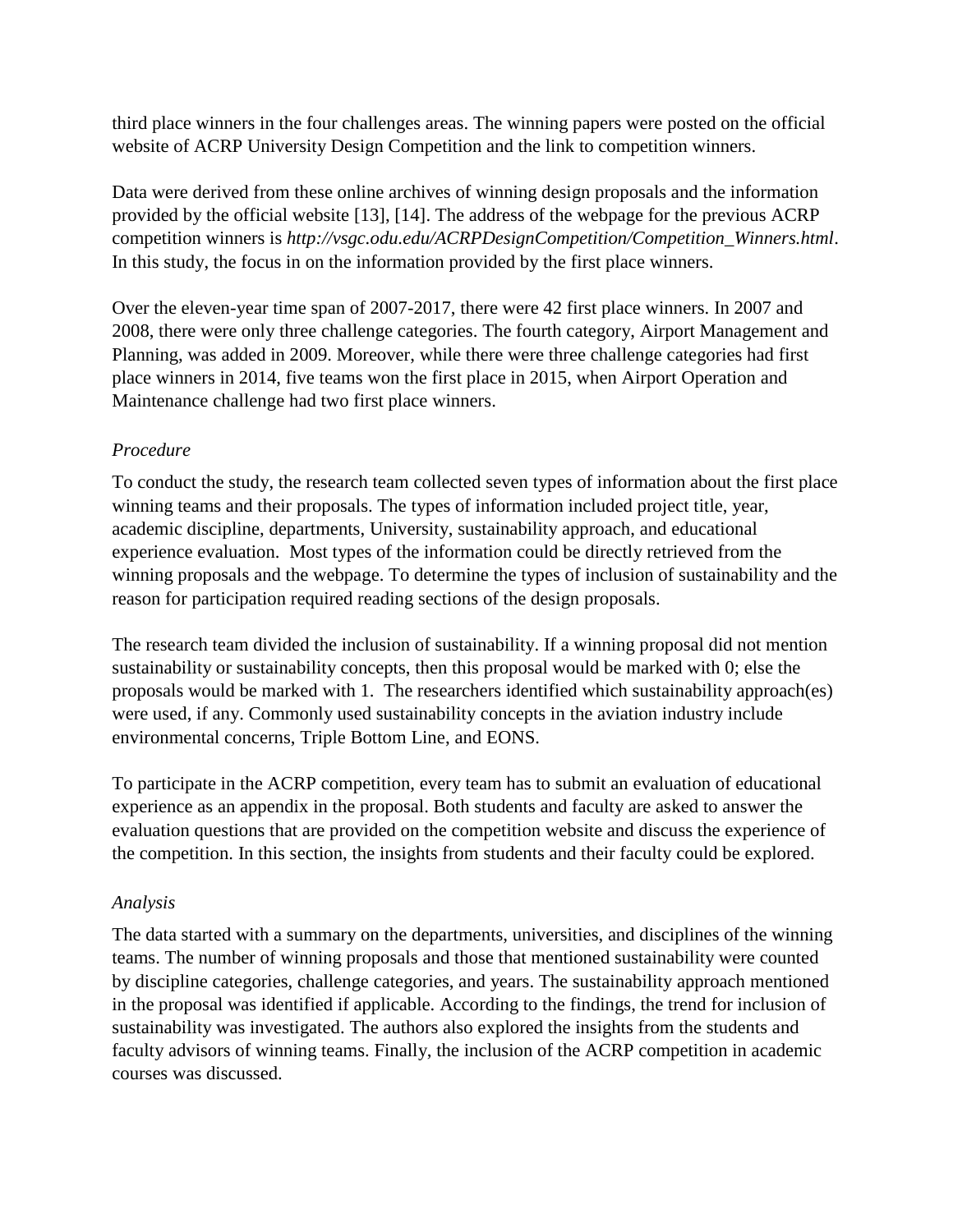### Results

In this section, the authors first summarized the numbers of first place winning proposals to ACRP Design Competition from 2007 to 2017 and categorized the disciplines and universities of the winning teams. Then, the numbers of winning proposals that mentioned sustainability, the sustainability approaches mentioned in these proposals, and the trend of inclusion of sustainability was determined. Finally, the insights from the winning teams and the course inclusion were discussed.

## *Disciplines and Universities*

Table 1 shows the summary of winning teams' disciplines, departments, and universities of ACRP design competition from 2007 – 2017. The winning teams were from 21 departments of 16 universities in 12 States. The departments of the winning teams were determined according to the faculty advisors' departments which were listed in the Appendix D: Design Submission Form of each proposal. This form is mandatory to be submitted as an attachment to each design proposal.

The Center for Aviation Studies and Department of Aviation are units at Ohio State University. The School of Aviation and Transportation Technology is the former Department of Aviation Technology at Purdue University. Four winning teams from Embry-Riddle Aeronautical University, Daytona Beach had faculty advisors that were from two different departments; Human Factors Systems, and Applied Aviation Science. Those four teams in Table 1 are listed as a combination of the two departments.

By exploring the structure of departments shown on the respective university websites, the authors divided the 21 departments into eight discipline categories. The discipline of engineering covers ten departments at nine universities including civil engineering, environmental engineering, mechanical engineering, and industrial engineering. After exploring the structure of the School of Engineering, Computing and Construction Management of Roger Williams University and the School of Systems and Enterprises of Stevens Institute of Technology, the research team also includes these two schools in the engineering category.

As mentioned in the Data Sources section, the ACRP Design Competition has four challenge categories. Table 2 is a summary of the number of winning proposals in each discipline and each challenge category.

From 2007 to 2017, there were 42 teams that won the first place in four challenge categories, and 12 (27%) of them mentioned sustainability. During the 11-year time span, 11 teams won first place in Airport Environmental Interactions challenge, and five (45%) of the teams mentioned sustainability. All five teams were from engineering. In comparison, the other three categories had a relatively lower percentage of inclusion of sustainability. Although the disciplines of the competition winners were diverse, only the winning team from aviation, engineering, and computer science discipline categories mentioned sustainability in their proposals.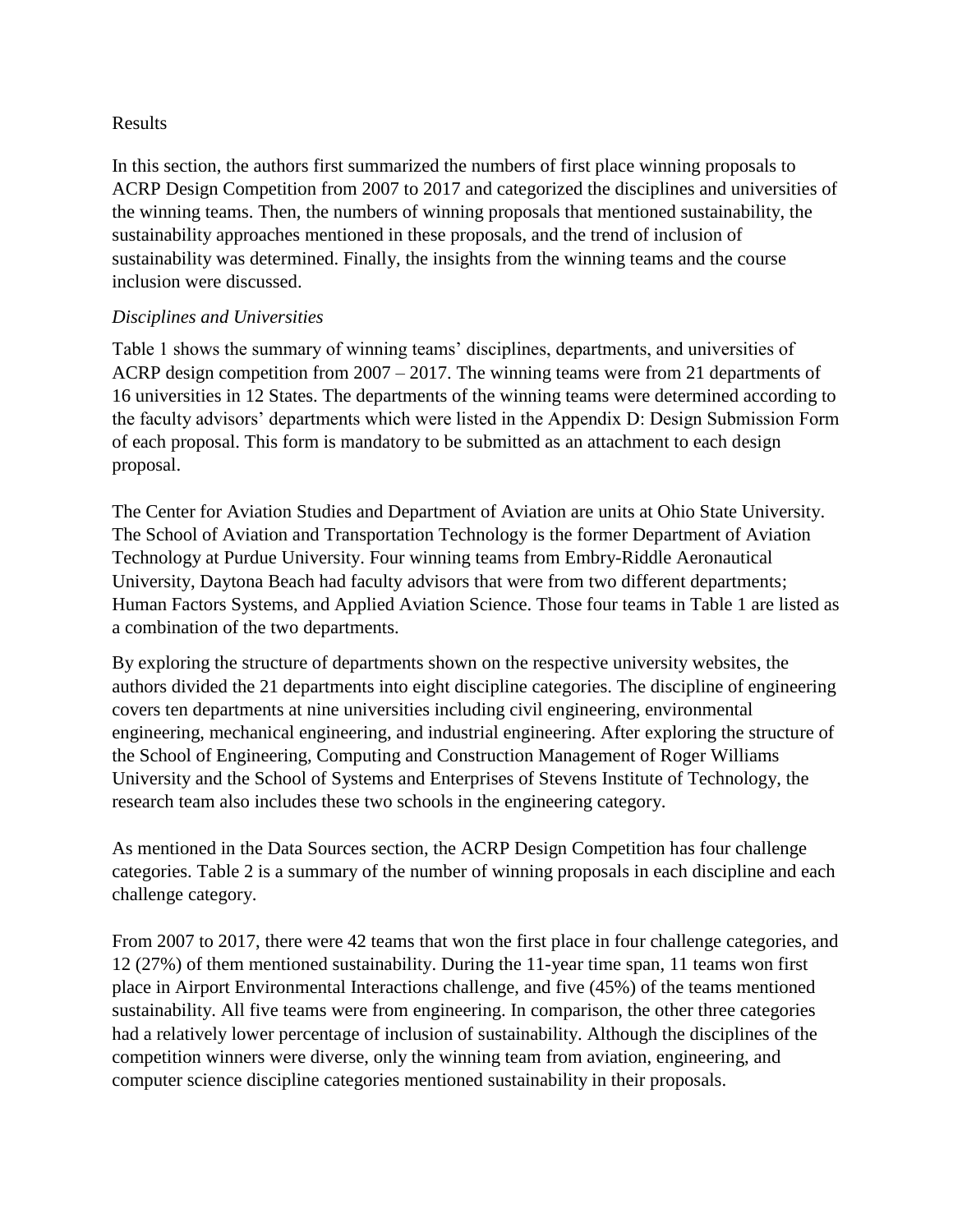| Discipline                            | Department                                                                     | University                                                     |  |
|---------------------------------------|--------------------------------------------------------------------------------|----------------------------------------------------------------|--|
| Aviation                              | Center for Aviation (Department of                                             | Ohio State University                                          |  |
|                                       | Aviation)                                                                      | Ohio State University                                          |  |
|                                       | <b>Aviation and Technology</b>                                                 | San Jose State University                                      |  |
|                                       | School of Aviation and Transportation<br>Technology (Aviation Technology)      | Purdue University                                              |  |
| <b>Computer Science</b>               | <b>Computer Science</b>                                                        | <b>Binghamton University - State</b><br>University of New York |  |
|                                       | <b>Computer Science</b>                                                        | University of Southern<br>California                           |  |
| Engineering                           | Civil and Environmental Engineering                                            | University of Massachusetts<br>Amherst                         |  |
|                                       | Civil, Environmental and<br>Architectural Engineering                          | University of Colorado, Boulder                                |  |
|                                       | Civil and Environmental Engineering                                            | University of California,<br>Berkeley                          |  |
|                                       | Civil Engineering                                                              | University of Illinois, Urbana-<br>Champaign                   |  |
|                                       | Mechanical, Industrial and Systems<br>Engineering                              | University of Rhode Island                                     |  |
|                                       | <b>Environmental Engineering</b>                                               | University of Colorado, Boulder                                |  |
|                                       | <b>Mechanical Engineering</b>                                                  | <b>Tufts University</b>                                        |  |
|                                       | School of Engineering, Computing<br>and Construction Management                | <b>Roger Williams University</b>                               |  |
|                                       | School of Industrial Engineering                                               | Purdue University                                              |  |
|                                       | School of Systems and Enterprises                                              | <b>Stevens Institute of Technology</b>                         |  |
| <b>Human Factors</b>                  | Human Factors and Systems                                                      | <b>Embry-Riddle Aeronautical</b><br>University, Daytona Beach  |  |
| Management                            | College of Business                                                            | <b>Embry-Riddle Aeronautical</b><br>University Daytona Beach   |  |
|                                       | Sky Harbor campus of the Worldwide<br>Department of Business<br>Administration | <b>Embry-Riddle Aeronautical</b><br>University in Phoenix, AR  |  |
| Psychology                            | Psychology                                                                     | George Mason University in<br>Fairfax, VA                      |  |
| <b>University Scholars</b><br>Program | <b>University Scholars Program</b>                                             | <b>Binghamton University - State</b><br>University of New York |  |
| Human Factors and<br>Aviation         | Human Factors and Systems Dept and<br><b>Applied Aviation Science Dept</b>     | <b>Embry-Riddle Aeronautical</b><br>University Daytona Beach   |  |

Table 1. *Summary of discipline, department, and university of winning teams from 2007 – 2017.*

*Note*. The information about the ACRP first place winners' disciplines, departments, and universities determined according to their winning proposals that are available on the official website of ACRP Design Competition: http://vsgc.odu.edu/ACRPDesignCompetition/Competition\_Winners.html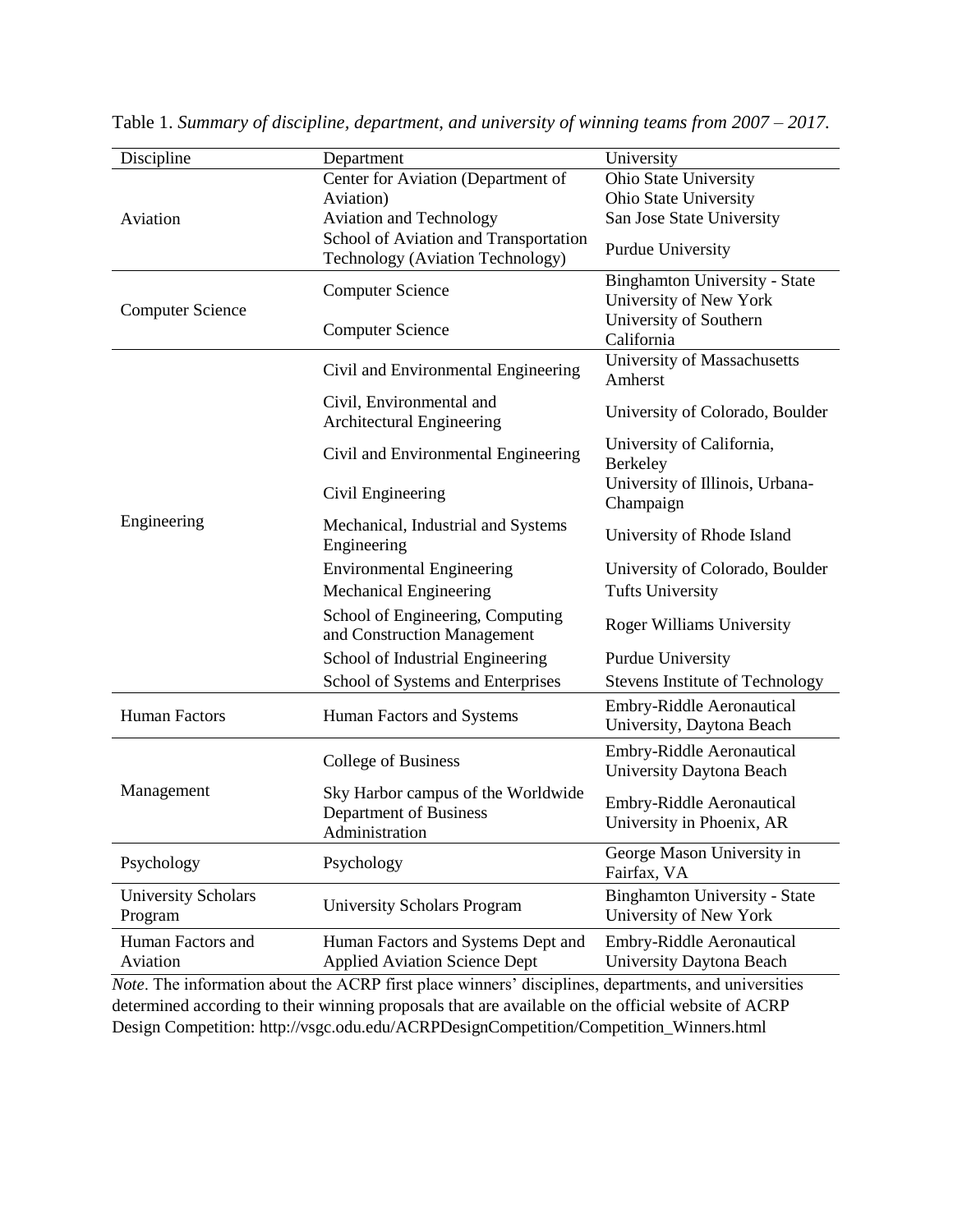|                                           | Discipline Category                | Winning   | Mentioned      |
|-------------------------------------------|------------------------------------|-----------|----------------|
| <b>Challenge Category</b>                 |                                    | Proposals | Sustainability |
|                                           | Aviation                           |           |                |
|                                           | <b>Computer Science</b>            |           |                |
| <b>Airport Environmental Interactions</b> | Engineering                        |           |                |
|                                           | Management                         |           |                |
|                                           | Subtotal                           | 11        | 5(45%)         |
|                                           | Aviation                           | 4         |                |
|                                           | Engineering                        |           |                |
| Airport Management and Planning           | Human Factors and Aviation         |           |                |
|                                           | Subtotal                           | 9         | 2(22%)         |
|                                           | Aviation                           |           |                |
|                                           | <b>Computer Science</b>            |           |                |
| Airport Operation and Maintenance         | Engineering                        |           |                |
|                                           | <b>University Scholars Program</b> |           |                |
|                                           | Subtotal                           | 11        | 2(18%)         |
|                                           | Aviation                           |           |                |
|                                           | <b>Computer Science</b>            |           |                |
|                                           | Engineering                        |           |                |
| Runway Safety/Runway                      | <b>Human Factors</b>               |           |                |
| Incursions/Runway Excursions              | Human Factors and Aviation         |           |                |
|                                           | Management                         |           |                |
|                                           | Psychology                         |           |                |
|                                           | Subtotal                           | 11        | 3(27%)         |
|                                           | Total                              | 42        | 12 (29%)       |

Table 2. *Numbers of winning proposals by discipline category in four challenge categories.*

Figure 1 shows the number of winning teams in eight discipline categories from 2007 to 2017. The blue bars represent the total number of winning proposals, while the orange bars represent the number of proposals that mentioned sustainability. The engineering categories had the highest number of winning proposals, which accounted for 40% of the total. For the proposals mentioned sustainability, engineering represented 75% of the total. The aviation and computer science categories contributed the other 25% of proposals.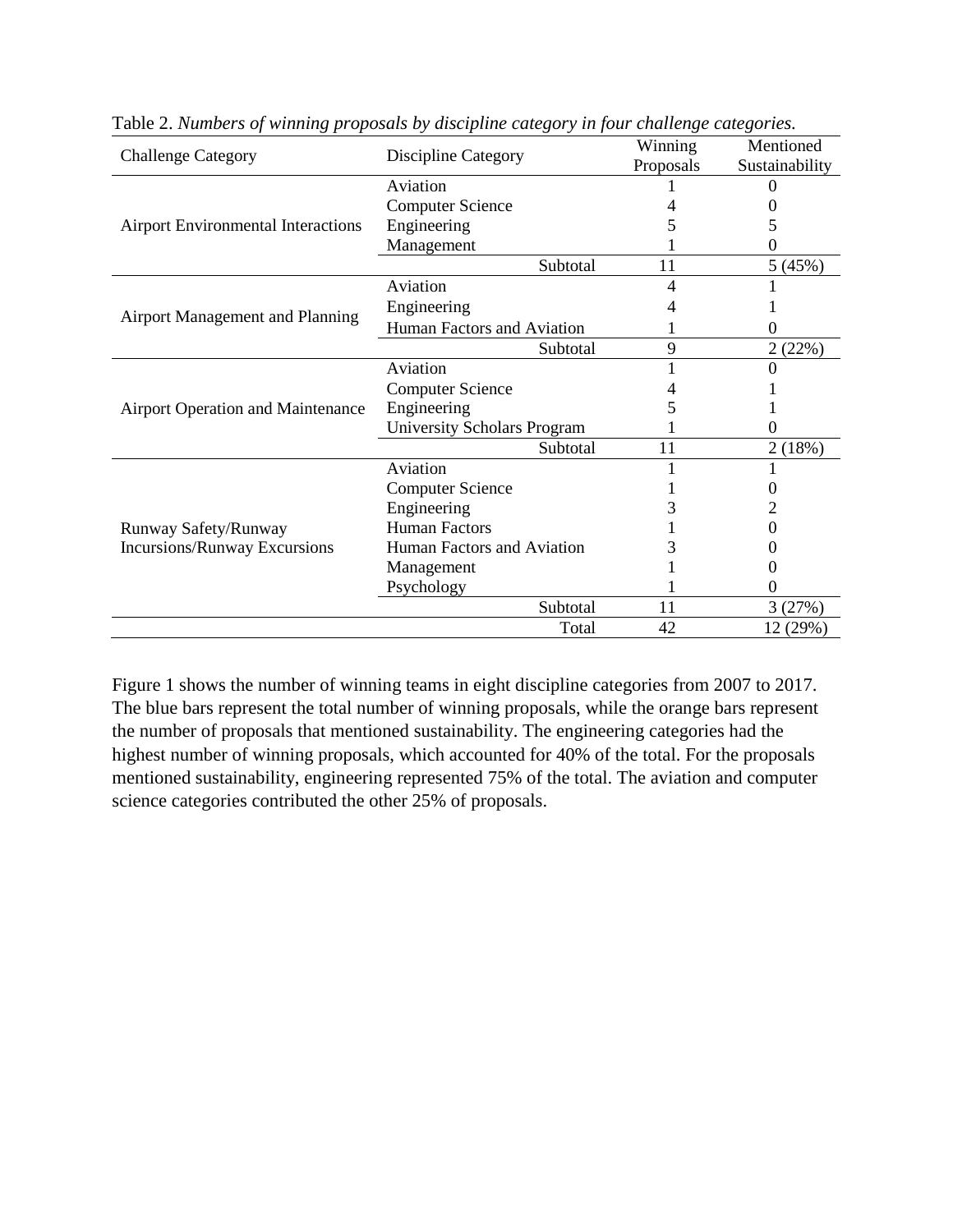

*Figure 1*. Numbers of first place winning proposals to the ACRP Design Competition from 2007 to 2017 by discipline.

In a previous research study [15], the researchers explored the first, second, and third place winning proposals to the ACRP Design competition from 2013 to 2017, and found that in the past five years there were 55 winning teams and 21(38%) of the teams mentioned sustainability. Among the winning teams, 29 of them were from engineering, ten of them were from aviation, five were from human factors and systems department and applied aviation science department, and six were from the University Scholars Program at Binghamton University, the remaining five were from architecture, computer science, and management [15]. Seven out of ten (70%) of winning teams in aviation and 12/29 (41%) of winning teams in engineering mentioned sustainability, while there were only two teams that mentioned sustainability in the remaining teams [15]. The distribution of winning proposals that mentioned sustainability in the previous study is similar to the distribution in this study. The numbers of first, second, and third place winning proposals from 2013 to 2017 is shown in Figure 2.

Moreover, among the nice first place winning proposals from 2007 to 2017 that mentioned sustainability in the engineering category as shown in Figure 1, the civil engineering departments and environmental departments contributed four (44%) of them. In comparison to  $1<sup>st</sup>$ ,  $2<sup>nd</sup>$ , or  $3<sup>rd</sup>$ place winning proposals from 2013 to 2017, Gu and Johnson [15] found that the civil engineering departments and environmental departments contributed 10 out of the 12 (83%) that mentioned sustainability with teams mentored by the engineering discipline faculty as shown in Figure 2.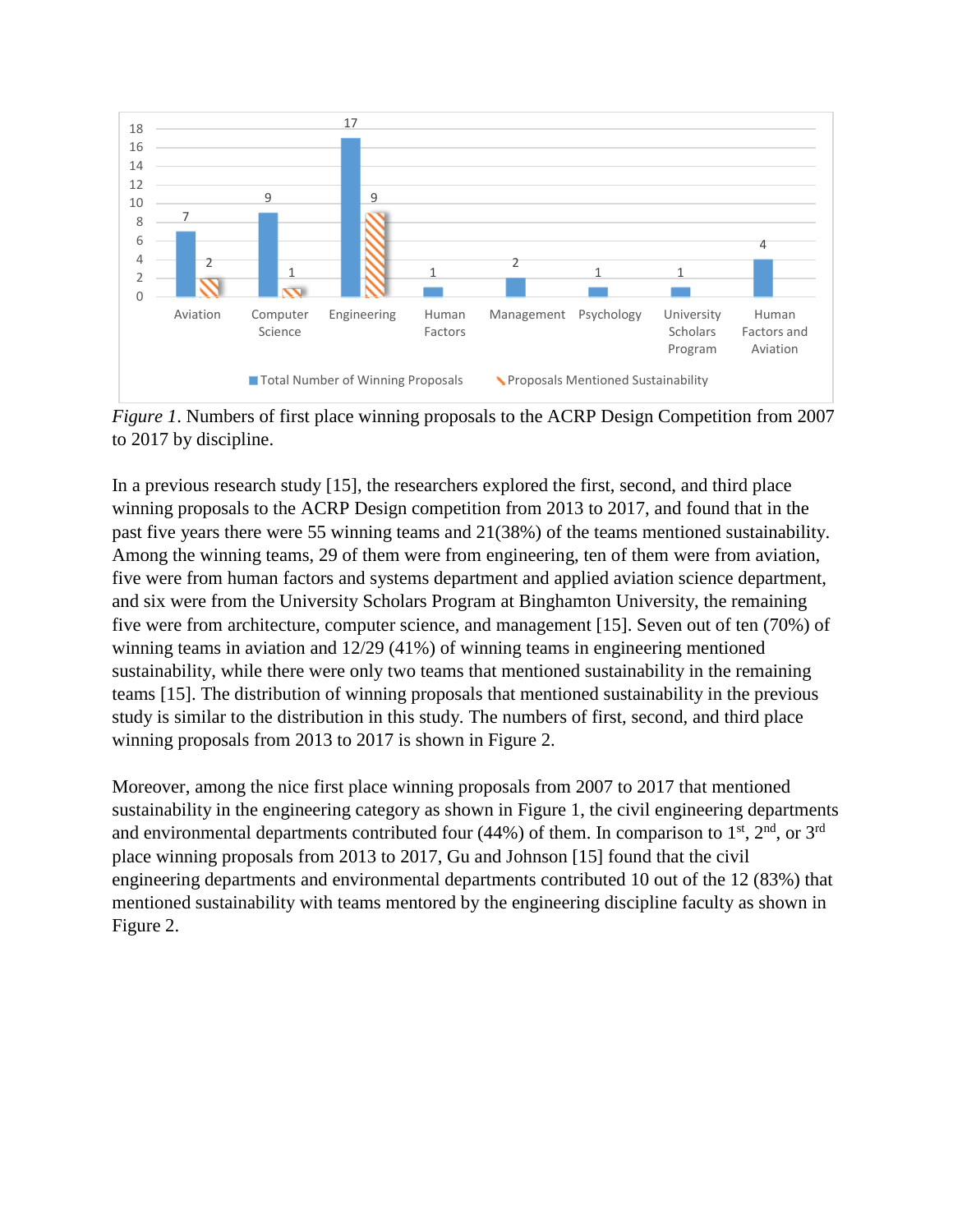

*Figure* 2. Sustainability in first, second, and third place winning proposals to the ACRP Design Competition from 2013 to 2017 by discipline.

# *Sustainability Approaches*

The commonly used sustainability approaches in the aviation industry include environmental concerns, Triple Bottom Line, and EONS. Among the 12 first place proposals that mentioned sustainability, the environmental concerns is mentioned seven times, accounting for 58% of the 12 proposals. The principles of Triple Bottom Line were used in three proposals. These winning teams did not directly mention the TBL title but used the principles of TBL that take environmental, social and economic aspects of sustainability into measuring airport performance. The EONS approach was only mentioned by two winning teams from aviation departments. A probable reason that EONS was mentioned only by aviation teams is that these teams may be more familiar with the EONS model because it is mentioned on the FAA's website [10] and SAGA's website [12]. Figure 3 shows the percentages of three types of sustainability approaches mentioned in the winning proposals.



*Figure 3*. Sustainability approaches used in ACRP Design Competition winning proposals.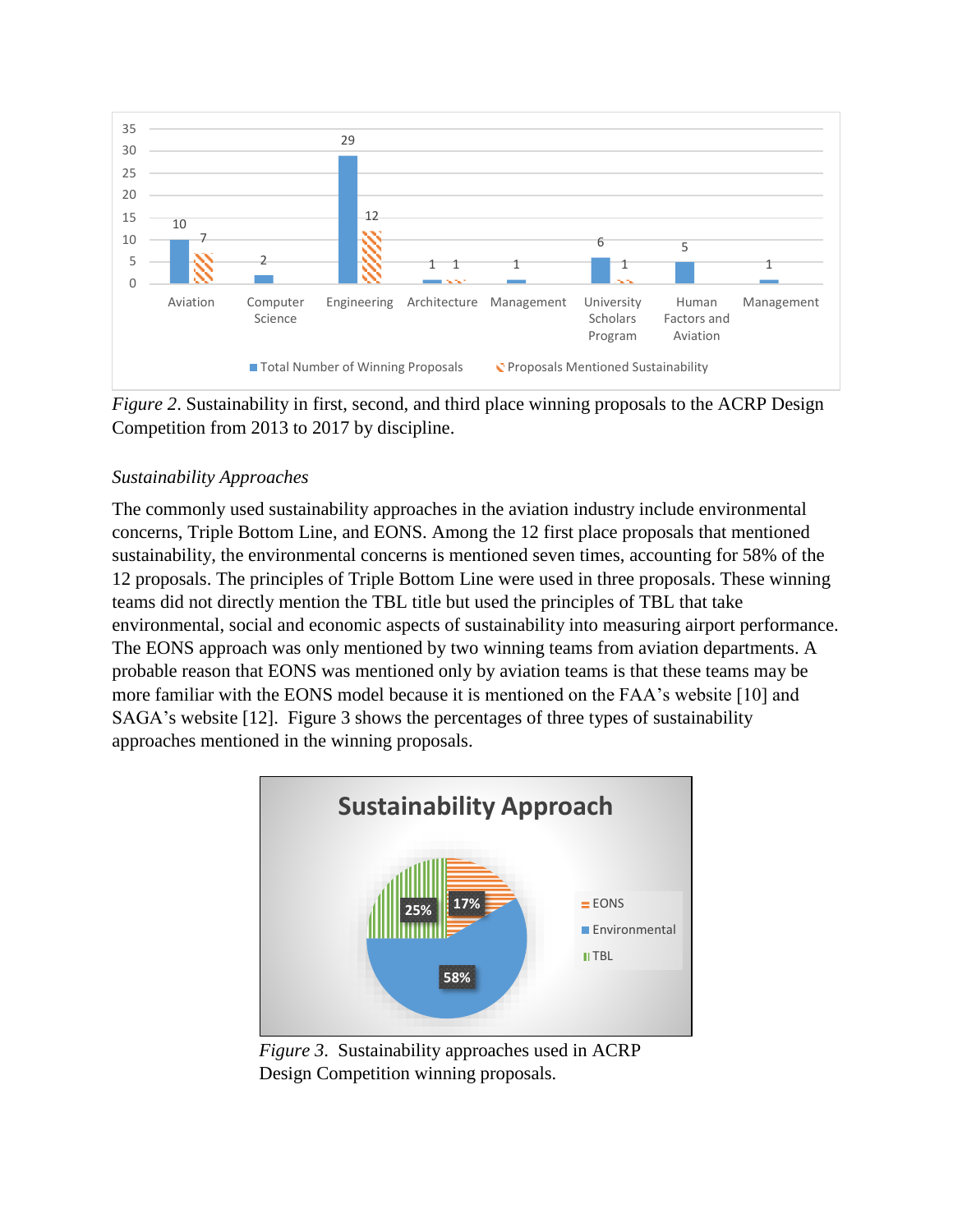## *Trend of Sustainability Inclusion*

Figure 4 shows the number of first place winning proposals that mentioned sustainability in each year from 2007 to 2017. From 2007 to 2009, there were no winning teams that mentioned sustainability in their proposals. Since 2010, sustainability started to appear in the first place winning proposals with increased occurrences, except for 2013. In 2007, sustainability was mentioned in the three out of the four first-place winning proposals.



*Figure 4*. Trend of sustainability inclusion in the first place winning proposals to the ACRP Design Competition from 2007 to 2017.

Since the maximum number of first place winners of ACRP Design Competition in each year is four, the increase of proposals that mentioned sustainability may not be obvious. Figure 5 shows the numbers of first, second, and third place winning proposals that mentioned sustainability from 2013 to 2017. Figure 5 shows that from 2013 to 2017, at least three winning teams mentioned sustainability. In 2014, the number of winning proposals that mentioned sustainability reached six, the highest occurrences in the past five years. In 2016 and 2017, the number of winning proposals that mentioned sustainability remained at five. The level of inclusion of sustainability did not increase. The proportion of winning teams that mentioned sustainability out of the total winnings team increased. As shown in Figure 6, except 2014, the percentage of the winning proposals that mentioned sustainability gradually increased in the past five years. According to the findings of this research and Gu and Johnson [15], the number of winning teams that chose to include sustainability increased year by year. The authors made three assumptions based on the findings that may explain this trend: (1) The ACRP Design Competition participants recognized the importance of sustainability. (2) The ACRP Design Competition was becoming to prefer the designs that applied sustainability. (3) The airport industry has internal and external demands to include sustainability principles.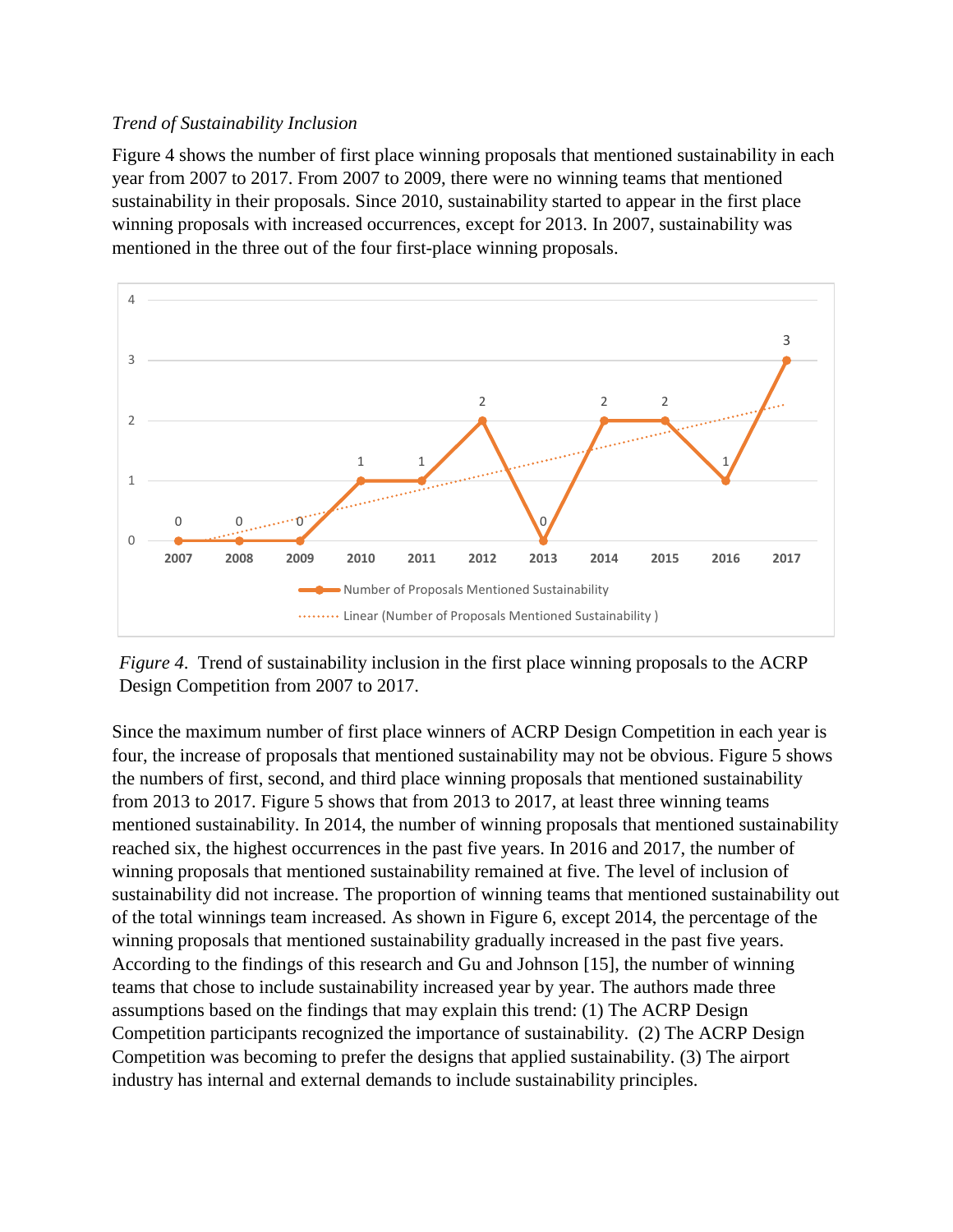

*Figure 5*. Trend of sustainability inclusion in the first, second, and third place winning proposals to the ACRP Design Competition from 2013 to 2017. *Note*. This figure is based on data from [15].



*Figure 6*. Percentages of sustainability inclusion in the first, second, and third place winning proposals to the ACRP Design Competition from 2013 to 2017. *Note*. This figure is based on data from [15].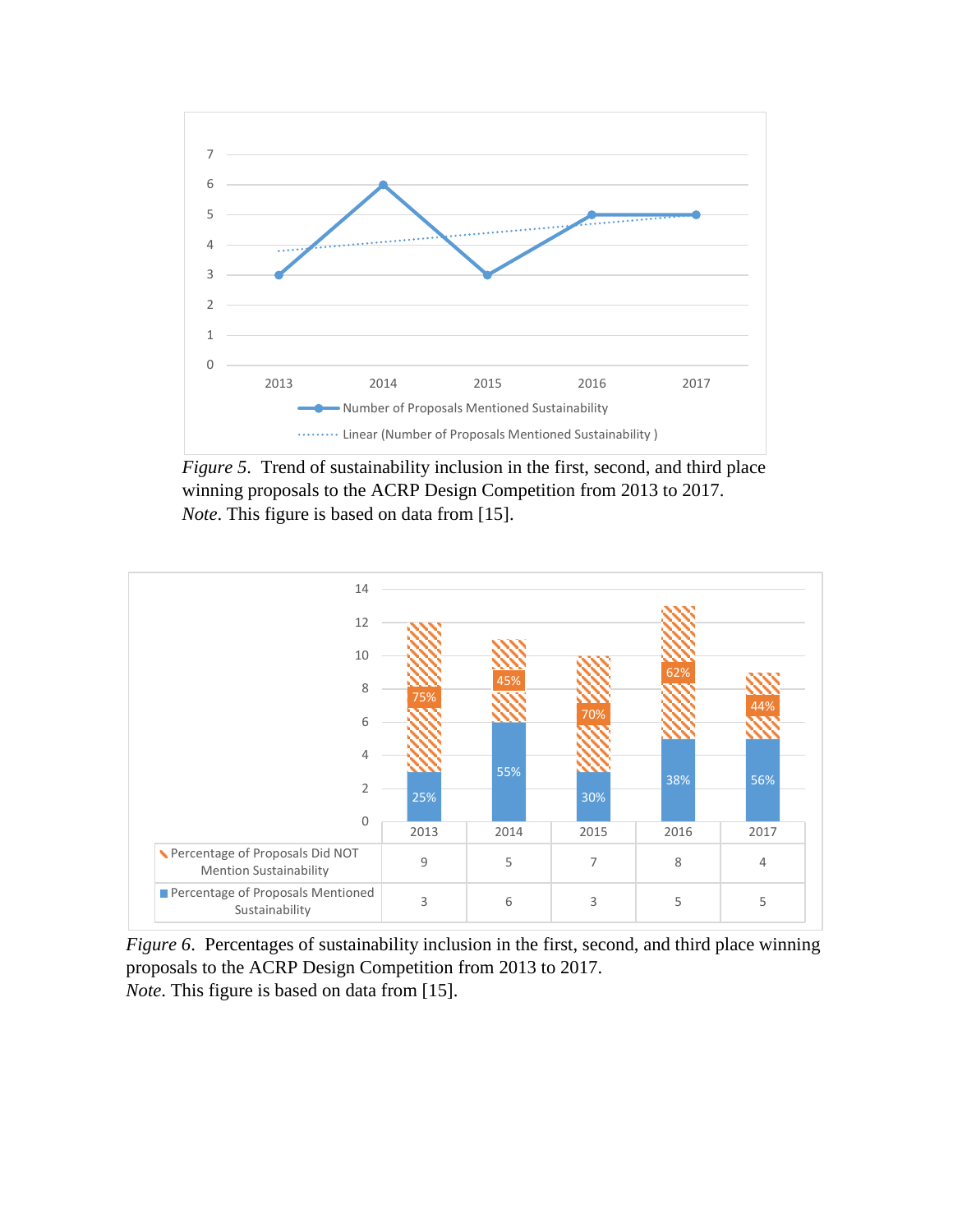## *Insights from the Winning Teams and Their Faculty Advisors*

The ACRP Design Competition requires every team and their faculty advisors to answer a series of questions in order to provide an evaluation of the educational experience of participating in the competition. The responses to these questions are included in the team's proposal.

One question for students is "Did the FAA Airport Design Competition provide a meaningful learning experience for you? Why or why not" [13]. By reading the answers of this question, the authors summarized six insights from the students:

- Gain valuable experience in teamwork
- Expand knowledge, skills, and learn industry standards
- Have opportunities to interact with industry professionals and experts
- Exposure to real-world problems
- Improve problem-solving skills
- Improve technical writing and communication skills

A similar question for the faculty advisors is "Describe the value of the educational experience for your student(s) participating in this competition submission" (ACRP, 2017). The five insights extracted from the answers of advisors are:

- Receive educational experience beyond normal classroom curricula
- Improve communication skills
- Learn importance of persistence and follow-up
- Improve the ability to define and solve problems
- Explore the applicability of sustainability

The real-world experience and the opportunity to interact with industry professionals were mentioned frequently by the students. Correspondingly, all faculty advisors mentioned the importance of receiving educational experience beyond normal classroom curricula. The improvement of communication skills is another meaningful value that was recognized by both the students and their faculty advisors. In addition, the advisors emphasized problem-solving skills. These skills not only include finding practical solutions, but also include identifying the problem, setting up implementation plans, and conducting measurements.

## *Course Inclusion*

The ACRP competition is open to university students at the undergraduate and graduate level with a faculty mentor, either as part of a course or a club activity. On the Notice of Intent form on the website [13], the drop-down menu contains four options to characterize how the project will be done: as a part of a design class, independent study, student society chapter project, or other (explain). The competition may be completed over one or two semesters between August and April each year, but all packages are due no later than a specific date in April (e.g. April 28, 2018). The 40-page package plus appendices are specified in the guidelines and referred to in the evaluation criteria [13]. In addition to the challenges presented in the guidelines coming from real airport issues, these specifications are conducive for use in design or capstone courses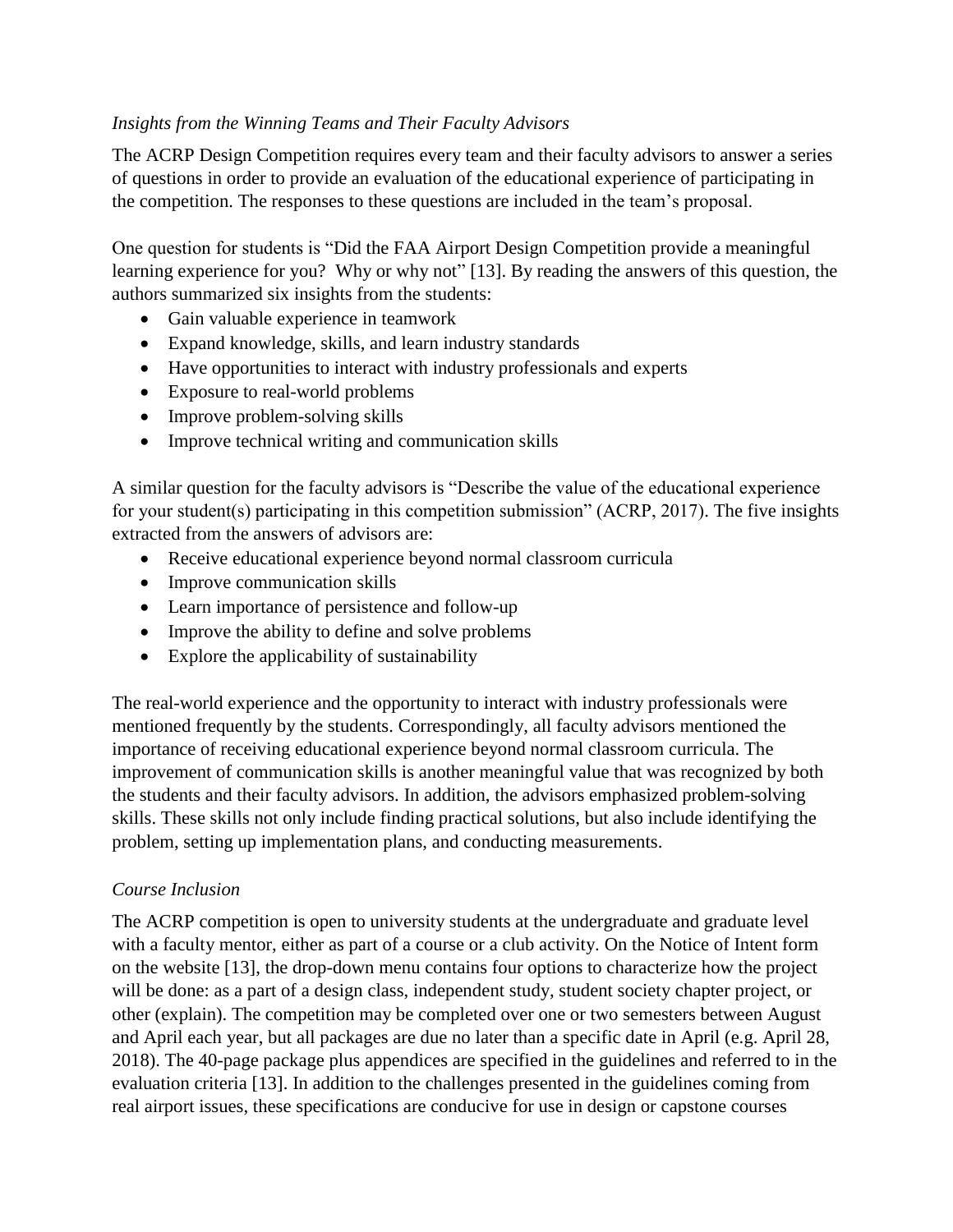because they mimic the real world of preparing proposals. In the guidelines, the teams are encouraged to document their interactions with aviation experts from professional organizations and the evaluation criteria have scores for those interactions.

In the 2017 winning packages available online, two teams did their projects as part of an undergraduate capstone design experience and two teams did their projects as one part of a graduate aviation sustainability course [13]. In the Resources tab at the ACRP website [13], there are video tutorials, links to documents and reports, list of expert advisors for the teams to contact, tips from past winners and evaluators, and a style sheet for references and citations. These items may be used by professors wishing to include the ACRP Design Competition in their courses. One tip is for advisors to work with students to develop a schedule with intermediate milestones with the final due date ahead of the competition due date.

### **Conclusion**

Sustainability in airport designs is an increasing concern, and is also growing in other industries. By examining the design packages from 42 first place proposals in a national design competition, the research shows that there is an increase in including sustainability. Therefore, in design courses, sustainability analysis should be a consideration for instructors. One way to include sustainability in design courses is to use established approaches such as environmental, Triple Bottom Line, and EONS. These approaches should also mimic the competition that requires a full design package with a cost/benefit analysis and a risk analysis. In 2017, three of the four first place teams included sustainability in their proposed designs. Including sustainability in designs goes across many disciplines as evidenced by past winning teams disciplines such as civil engineering, mechanical engineering, industrial engineering, computer science, human factors, psychology, and aviation technology.

This paper explored the topics of previous winning design packages, the departments of the faculty advisors, and the inclusion of sustainability. Insights from students and faculty of winning teams focused on the value of the educational experience. These insights focus on soft skills and problem-solving skills. The trends in the winning team proposals may reflect the level of importance of sustainability in industry and may support the need for explicitly including sustainability in courses in engineering and technology. Future analysis of the winning proposals of the ACRP design competition and other national competitions may be conducted to better understand the level and type of sustainability analyses used by instructors as a tangible way to include sustainability in their engineering and technology courses.